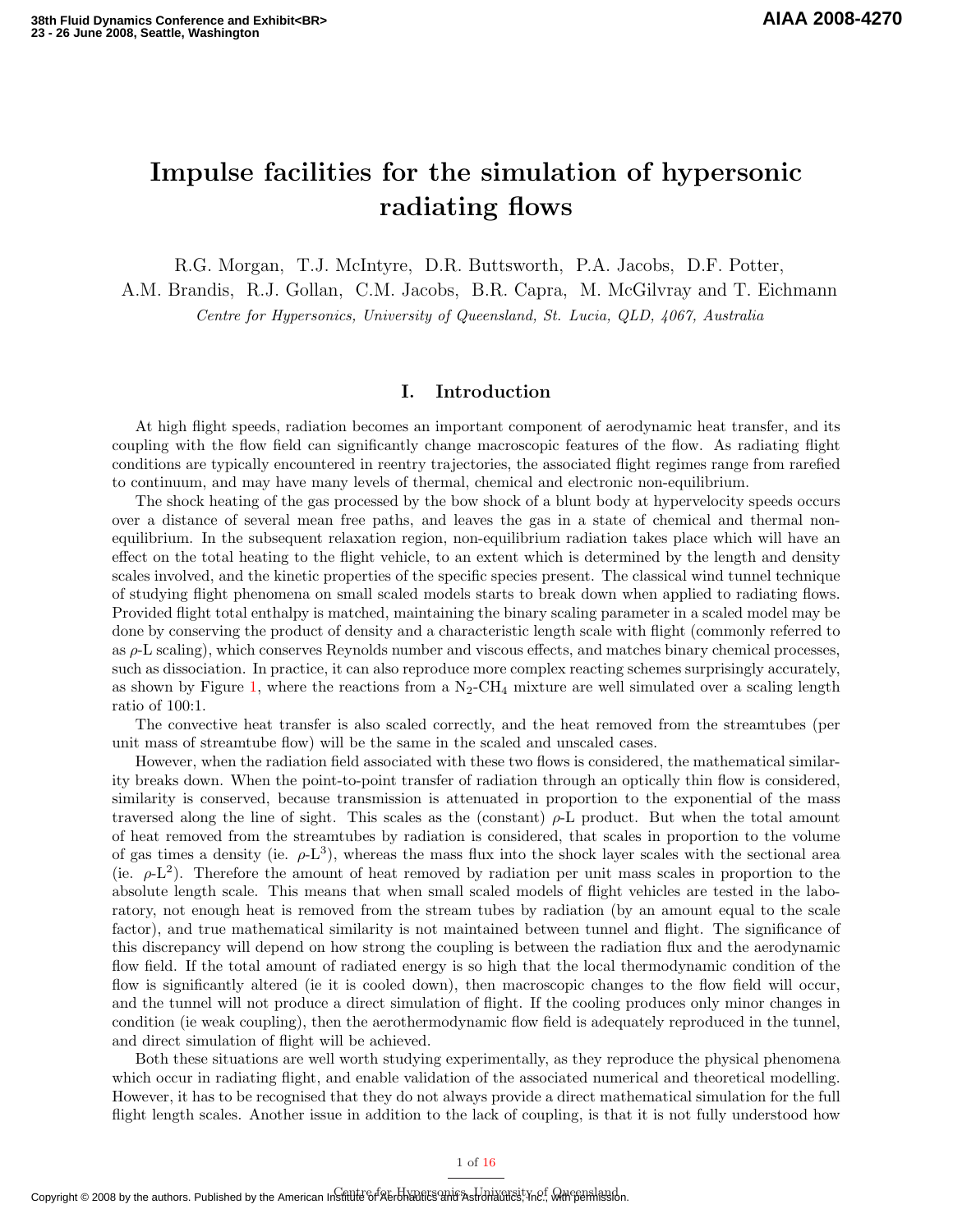

Figure 1: Numerical simulation of flight and expansion tube testing of Titan entry. Calculations by Gnoffo in Morgan et al.<sup>1</sup> (2006).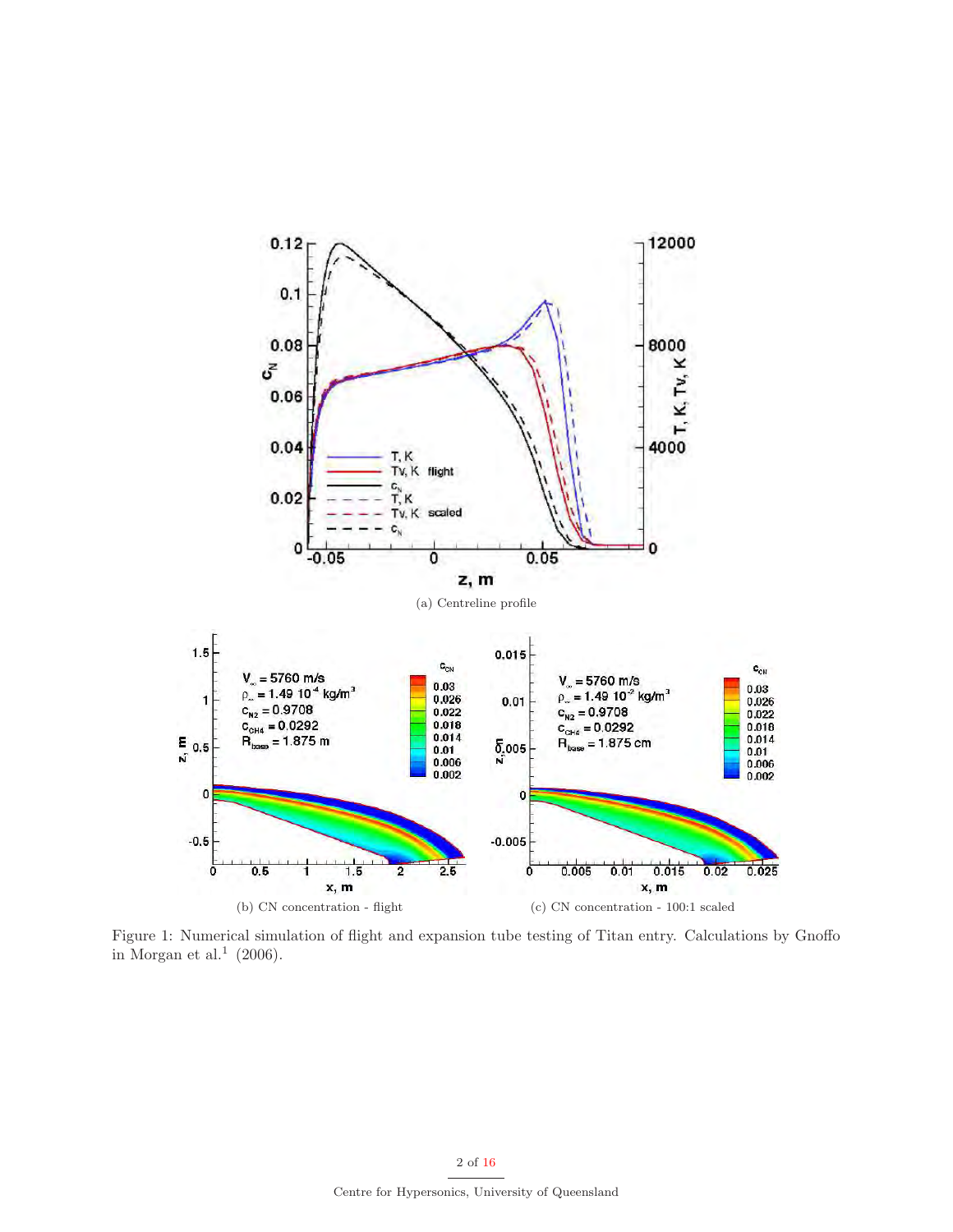the fundamental radiation process scales absolutely with pressure. Non equilibrium radiation is basically a rarefied phenomena, associated with insufficient collisions to achieve equilibrium. From a first order analysis relaxation is expected to scale with a  $\rho$ -L product, in proportion to the number of collisions encountered. However, this has not been validated, and molecular size does not scale, and there is still a need to perform experiments at the true densities to be encountered in flight (not those multiplied by 100 as in the example above).

The radiant surface heating component can be very significant, ranging from about 20% of the total for sections of the Apollo return trajectory, 70% for a Titan hard shell aerocapture flight and 95% for a Titan ballute entry, (Cauchon<sup>2</sup> (1967), Wright et al.<sup>3</sup> (2005), Park and Tauber<sup>4</sup> (1999)). The last two numbers are based on unvalidated CFD models, and significant variations on these values are given by different researchers. The 70% value for Titan aerocapture is also in serious doubt, because the data from the EAST facility tests, and the results from recent theoretical modelling. For Titan entry, the main radiating species is CN (cyanogen), the concentration of which can be an order of magnitude above local equilibrium levels in the relaxation zone. The CN is present due to the small quantities of  $CH_4$  in the predominantly N<sub>2</sub> atmosphere. In addition to the chemical non-equilibrium, the population levels of the excited CN states appear to follow a non Boltzman distribution, indicating a fundamental flaw in current modelling procedures, Gnoffo<sup>5</sup> (1999).

To address these issues, more physical data is needed relating to the radiation spectra in the relaxation zone. Whilst there is some flight data available from the FIRE series of flights, Cauchon<sup>2</sup> (1967), flight testing in general is not a viable means of obtaining the comprehensive data involved. The tests are prohibitively expensive and time consuming, and more accurate measurements can be made in a laboratory environment. To address this issue, specific tests have been made in air and  $N_2/CH_4$  mixtures in the NASA Ames EAST shock tube facility, Bose et al.<sup>6</sup> (2005).

# II. Use of free piston impulse facilities for radiation measurements

Some of the complexities of experimentally validating both the radiation-flow filed coupling, and the true high altitude, low density radiating behaviour can be discussed with reference to Figure 2.



Figure 2: Schematic of radiating shock layers. Taken from  $\text{Gollan}^7 (2008)$ 

To investigate radiation-flow field coupling, the whole flow field surrounding a body has to be simulated, and because spacecraft dimensions are typically in the range of metres, small scale models have to be tested. This requires facilities with very high total pressures and temperatures (typically on the order of GPa and 10s of thousands of Kelvin respectively for superorbital entry). Expansion tubes are the most capable facilities currently available for such study, and this report describes the X1, X2 and X3 family of expansion tubes at The University of Queensland (Morgan<sup>8</sup> (2001)). A schematic of the X2 and X3 free piston facilities can be seen in Figure 3 and 4 with the major dimensions shown. Relevant references on work completed at the University of Queensland on radiation are 1, 7, 9–23.

Experiments performed therein involve coupled radiating flows, but they are not direct simulations of flight conditions, as mentioned above. The coupling of the radiation with the flow will be different, and it is unknown what effect doing the experiments at the higher density required for scaled tests will have on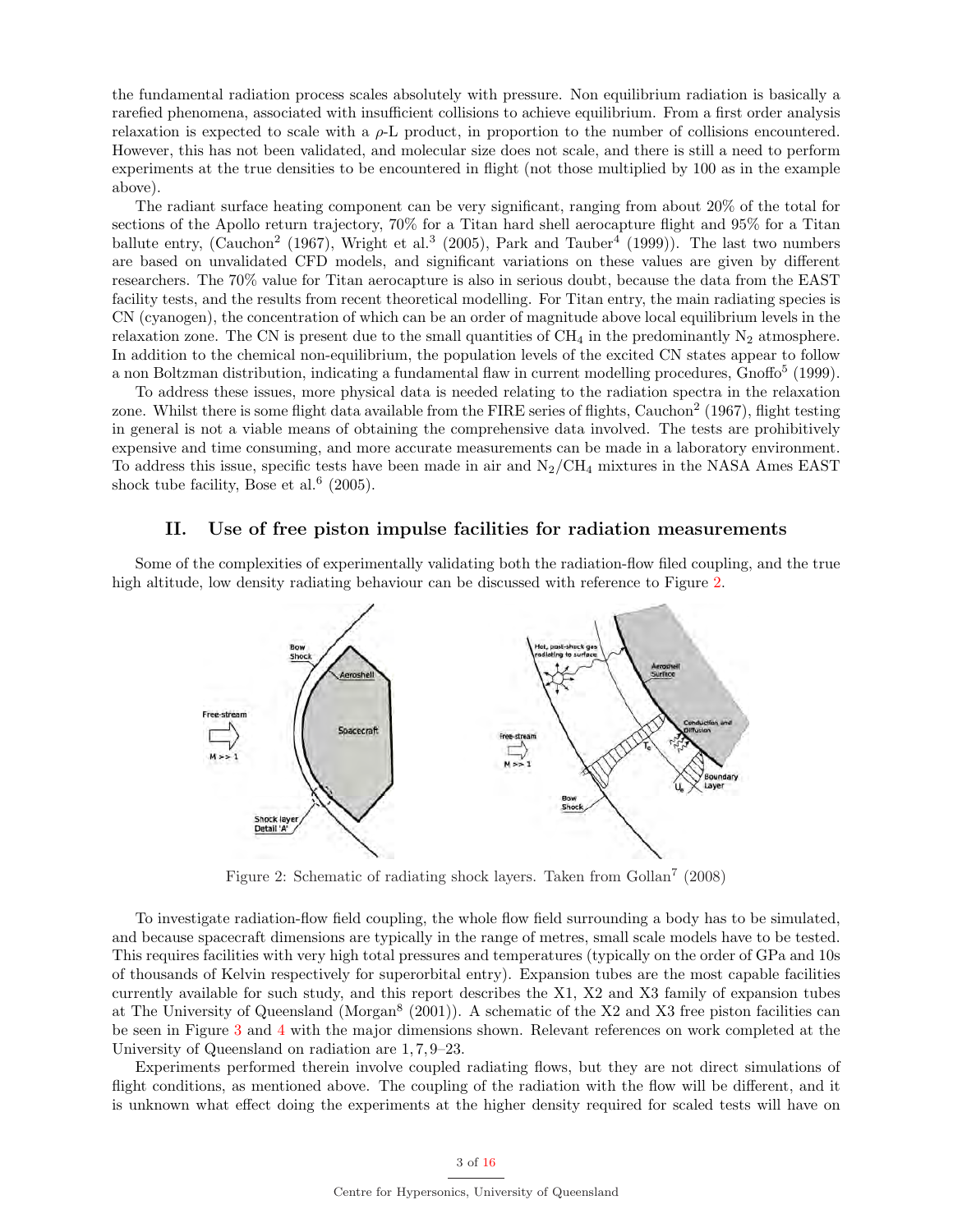

Figure 3: Schematic of X2 in expansion tunnel mode with leading dimensions. Taken from Potter et al.<sup>11</sup> (2008)



Figure 4: Schematic of X3 expansion tube mode with leading dimensions.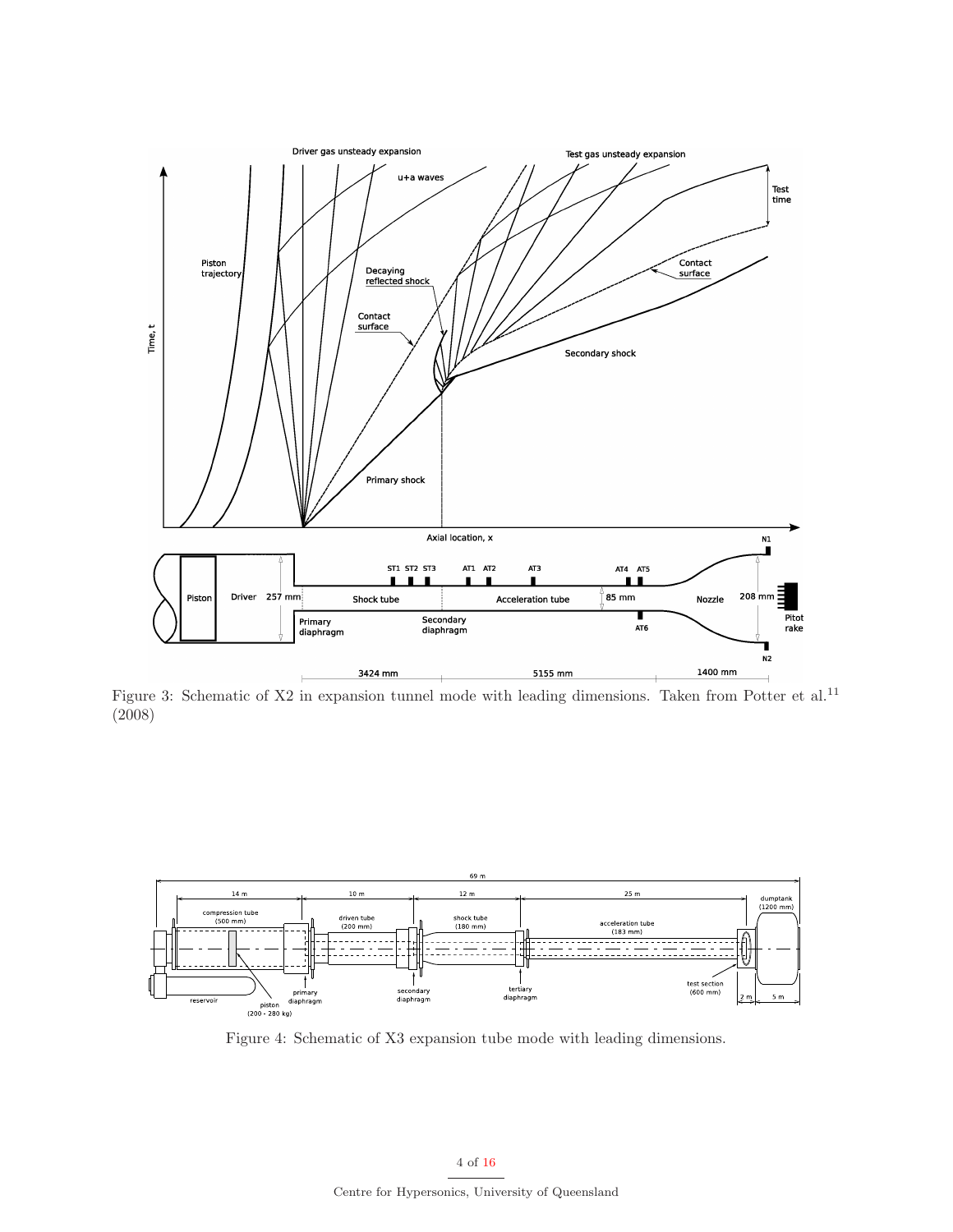the radiation process.The zones of non-equilibrium radiation are typically of small extent physically, and are located near the bow shock (Figure 1). It is necessary to categorise the appropriate length scales for various missions in order to identify suitable facilities. For the FIRE missions, the shock standoff distance was of the order of 50 mm, with the non-equilibrium zone extending approximately 20 mm behind the shock. For a CEV type lunar return vehicle standoffs of the order of 500 mm are expected, and a Titan hardshell aerocapture capsule would experience standoffs of the order of 200 mm, as indicated by CFD in Figure 2, Gnoffo<sup>5</sup> (1999). For a worst case example, an upper atmosphere Titan ballute vehicle would experience shock standoffs of the order of 1 m, with the non-equilibrium radiation region extending about 300 mm. Typically, therefore, the extent of the non-equilibrium radiation zone will only be in the range of tens to hundreds of mm, at real flight conditions. This opens up the possibility of doing non-reflected shock tunnel (NRT) tests at real flight conditions, but recreating only the flow in the non-equilibrium region, just behind the bow shock.

# III. Non Reflected Shock Tube measurments

In Figure 5, the 2 operating modes are shown. In NRT mode, the flow is examined just after the shock exits the tube, in the region where it is still planar. In the laboratory reference, the flow is unsteady as the shock-discontinuity propagates through the test section. However, as the shock propagates down the tube at a uniform speed, a quasi-steady flow exists in the shock frame of reference. The UQ expansion tubes have been designed with dual-mode configurations, so that they can also do NRT experiments. With the high performance free piston drivers, and the provision for a shock heated intermediate driver tube, they have been used to drive shock at speeds up to 15 km/s, and the exposure times of ∼100 ns effectively freezes the flow, giving a true comparison of the flow behind a bow shock in flight.



Figure 5: Operational modes for the X-series free piston impulse facilities. Taken from Potter et al.<sup>11</sup> (2008)

The experiments however are non trivial as the densities are so low, containing the flows in a duct such as a shock tube is complicated by the development of thick boundary layers, as shown in Figure 6. This viscous effect is fairly well modelled by the Mirels<sup>'24</sup> analysis (1963), and Sharma and Wilson<sup>25</sup> (1996). The net result is that the interface between the driven and driver gases catches up with the shock speed at low densities and long tube lengths, leading to a relatively small slug of shock heated test gas from which radiation measurements can be taken. The effect is increased at high speeds and low densities, and the available slug length scales approximately with the density and with the tube diameter squared, for the laminar boundary layer conditions usually relevant to the low densities involved. It is evident that large bore tubes will be needed to study these effects at high altitudes due to the length required for the non-equilibrium zone.

Sample plots of shock speed against distance are shown in Figure 7 for X3 running in NRT mode at speeds of between 8 and 12 km/s in air. High speeds can be achieved at low density with very little attenuation.

The X2 facility in NRT mode has been used at pressures down to 4 Pa, and still maintained a measurable separation between the shock and driver gas as indicated by high speed photography, pitot measurements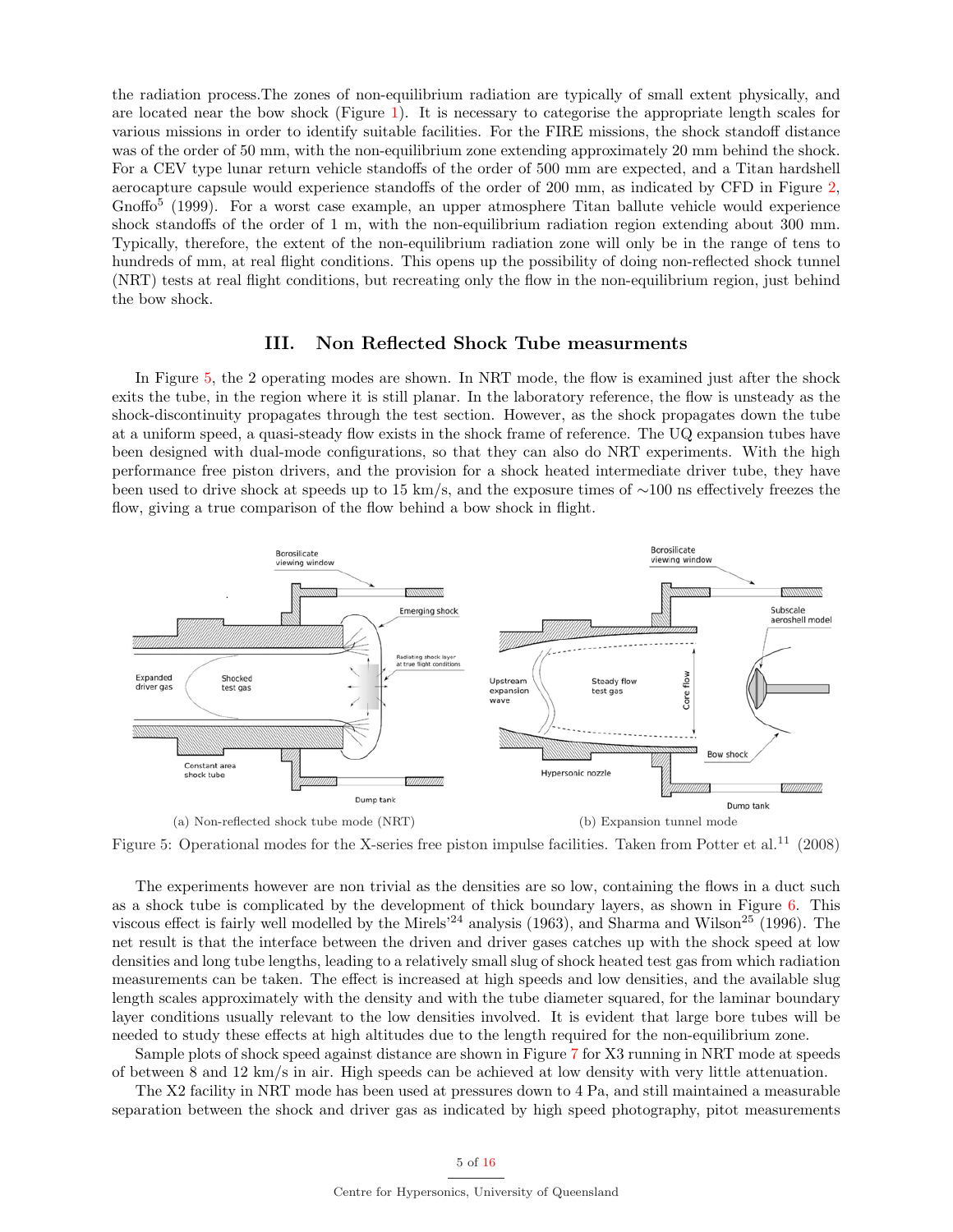

Figure 6: Development of test slug in non-reflected shock tunnel.



Figure 7: Shock speeds from X3 running in non-reflected shock tube mode. Taken from Morgan et al.<sup>1</sup> (2006)

(Figure 8) and spectrometry. This behaviour has also been noted in axisymmetric calculations of the tunnel flow (Figure 9 and 10), where the shock is relatively planar close to the tube exit. A parametric series of tests has just been completed of 250 shots using  $N_2$ -CH<sub>4</sub> mixtures of between 2 and 8.6% CH<sub>4</sub>, speeds of between 4 km/s and 10.5 km/s, and pressures between 1000 Pa and 2 Pa. No measureable flow between shock and driver gas contact surface was found for fill pressures of less than 4 Pa. Absolute calibration of the radiated flux was obtained, though it has not yet been processed for all shots. X3 has been used to generate flows at higher velocities and lower densities, but spectrometric measurements have not been recorded in it yet.

Noting the dependency of test slug length on the square of diameter, it is expected that the X3 facility (with a diameter of 183 mm compared to 85 mm for X2) will be able to generate useful radiating flows at pressures down to the order of 1 Pa, at speeds of the order of 10 km/s. We have also fabricated a new section for X2, made of Aluminium and with an internal diameter of 155 mm. This should enable the operating envelope to extend downwards in pressure to ∼1 or 2 Pa. Once these measurements have been successfully taken and validated, there is the possibility of expanding the diameter of the X3 driven tube further, to 500 mm. This in theory would allow shocks at pressures of ∼0.1 Pa to be studied, with shock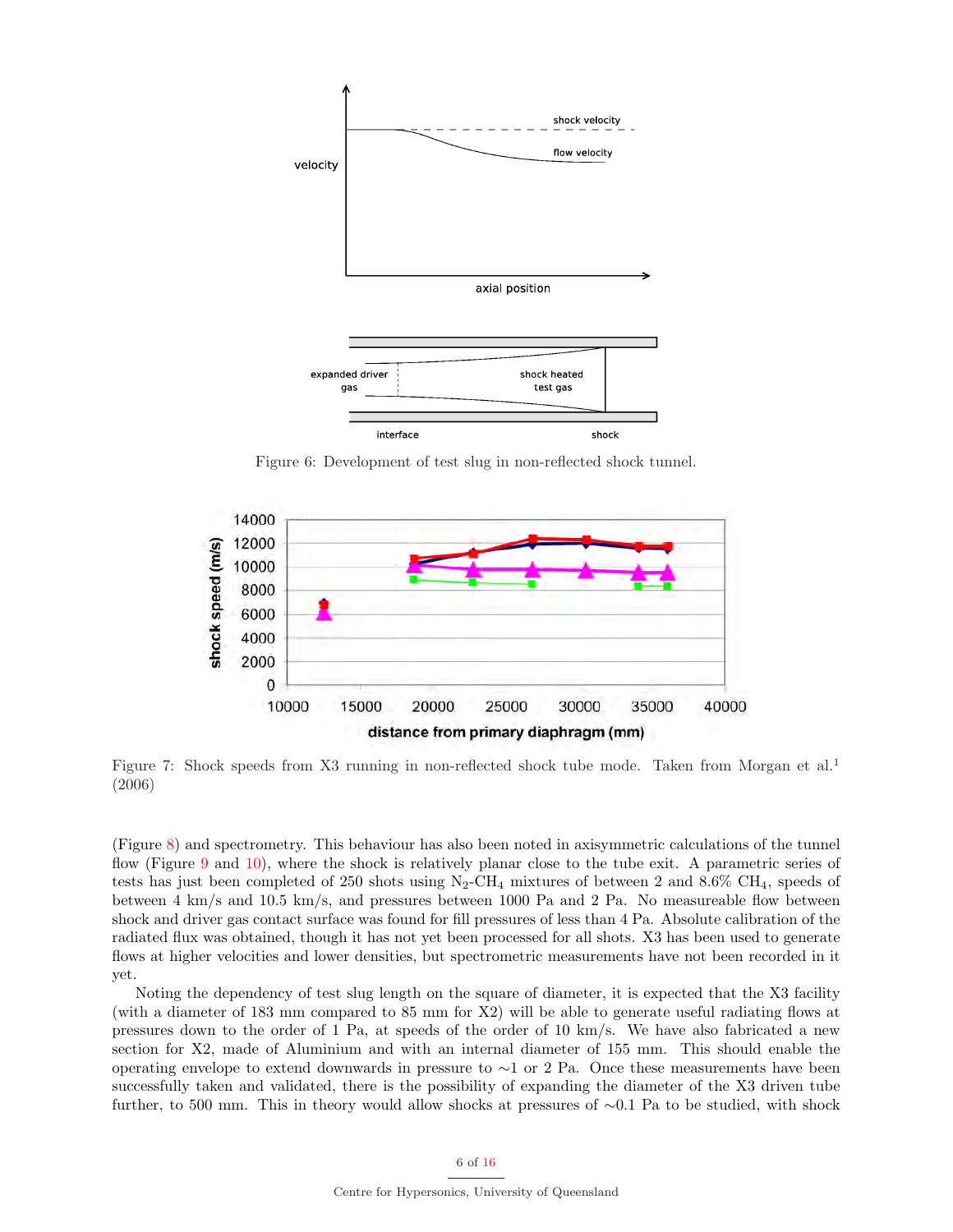

Figure 8: Sample Pitot traces for two repeat shots (133 Pa,  $98\%$  N<sub>2</sub> /  $2\%$  CH<sub>4</sub>, 5.7 km/s) in X2 configured as NRT. Three transducers on each run spaced 35 mm apart each, symmetrically spaced and Located at axial station 25 mm from tube exit, demonstrating repeatability and uniformity. Steady flow is indicated by level region on left, driver gas arrival and flow termination shown by the sudden rise in pressure after 50  $\mu$ s.



Figure 9: CFD of flow leaving X2 in non-reflected shock tube mode for a Titan condition. Taken from Gollan et al.<sup>12</sup> (2007)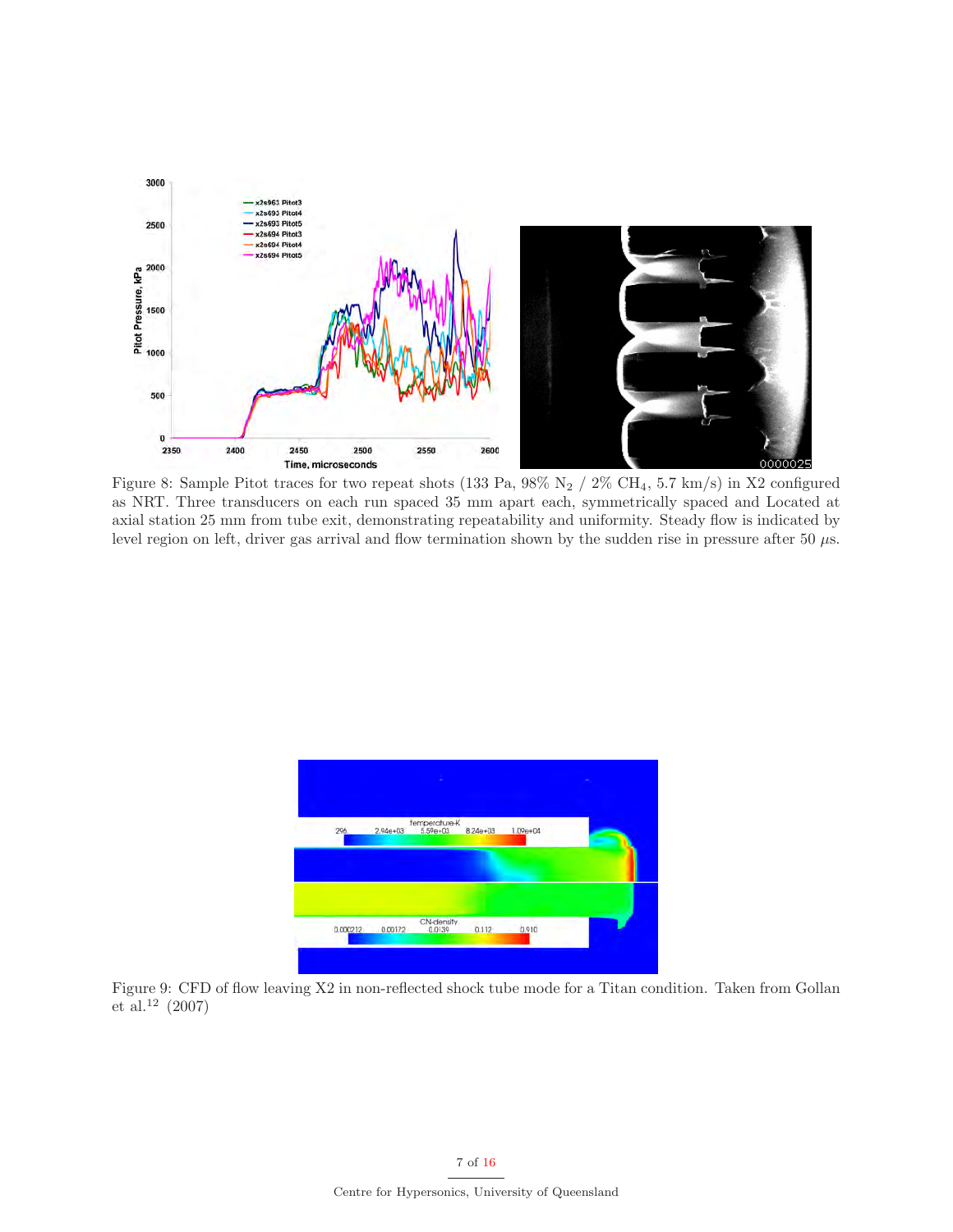

(e) 1375  $\mu$ s (f) 1380  $\mu$ s

Figure 10: Development of shock into test section, showing planar region. Taken from Gollan<sup>7</sup> (2008)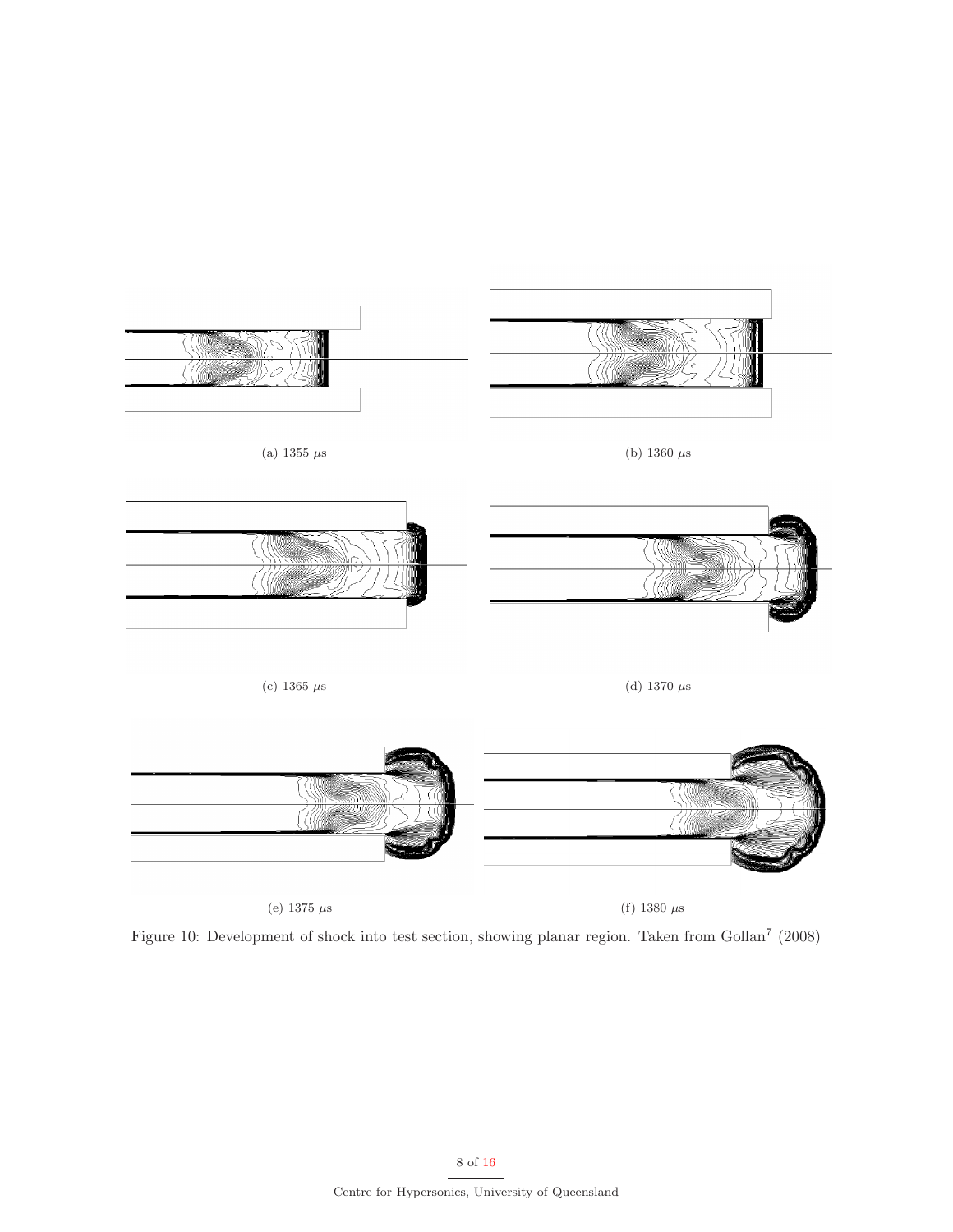interface separations of ∼200 mm, which probably represents the lowest values really needed (for, say, the reproduction of the radiation layer around a Titan upper atmosphere entry deployable ballute). In principle, the facility could drive tubes of up to 1500 mm in diameter at similar speeds due to the high performance free piston and shock heated driver combination, but there are no missions anticipated at present which would demand such conditions.

#### III.A. Geometric similarity for correctly coupled flows

The radiating zone behind the normal shock will be the same size in the flow direction as in flight, if the tests are performed at true flight density. However, as mentioned above the full aerodynamic flow field is not reproduced, and in particular, the curved bow shock from flight is replaced by a normal shock in the test section. If shock curvature can be assumed negligible (i.e. the shock radius of the curvature is typically is much larger than the radiating zone and the shock layer), then the tunnel measurements can be used to estimate the surface heat flux which would be expected in flight.

Noting that in the laboratory, the radiating layer is probed from the side (in the plane of the layer), and in flight, the radiation is received in a direction perpendicular to the source plane, corrections can be made for different optical path lengths and solid angles. In this way, direct simulation of the radiant heat source flux in flight becomes possible, including the coupling radiation with the flow properties (for a very small section of the overall flow field). A geometric error is introduced due to shock curvature, which would appear to be equivalent to the tangent-slab approximation commonly made in numerical simulation of the radiation flux.

A possible alternative to this approach is to use the expanding shock wave in the dump tank, downstream from the tunnel exit. The state of the flow of interest can be seen in Figure 10f, whereby this stage, the shock wave has a significant radius of curvature. If an appropriate axial location from the tube exit was chosen, the radius of curvature could be matched to a specific flight geometry. In this way, a small section of the aerodynamics around a capsule could be simulated for real flight conditions. A schematic of this process can be seen in Figure 11. It should be noted that the expanding shock formation is an unsteady process, which attenuates as it propagates away from the source, so its direct comparison to steady flight is not yet proven. Also, the curved shock around a flight vehicle is formed from the locus of a family of oblique shocks, all with a constant free stream speed and direction (Figure  $11a$ ). In the expanding shock tube flow, the curved shock is actually the locus of a series of normal shocks, each with a slightly different direction of propagation (Figure 11b). When the laboratory reference frame is transformed to a quasi-steady shock fixed reference on the centre line, minor distortion of the off-axis flow field will occur. It is currently being investigsated whether the effect of the transient terms are much larger than the steady state fluxes, and a similarity with flight can be demonstrated with correct geometrical and radiative coupling.

#### III.B. Imaging capabilities for radiating flows

Spectral imaging is achieved using an intensified CCD camera (Princeton Instruments PI-MAX) coupled to an imaging spectrograph (Acton Research Spectra Pro SP2300 series). The group has two complete systems, one capable of imaging over the wavelength range of 200-600 nm, while the other is sensitive over the range 400-800 nm. The images obtained with these systems consist of a two-dimensional distribution of intensity; one dimension is spectral while the other dimension is spatial (aligned along the entrance slit of the spectrometer).

The systems are calibrated using an Optronic Laboratories OL-200M standard of spectral irradiance. The lamp is placed to generate a known spectral irradiance in the test section and then the light is imaged through the optical system to determine the sensitivity of the camera.

The resolution of each system is dependent on the operation mode. To probe the radiation from aerodynamic flows over blunt bodies, an imaging system is established that records the radiation along the stagnation streamline in front of the body. In a recent study of flow over a cylinder, the imaged region was around 5 mm long (covering 256 pixels on the camera) by about 100 µm high (as set by the entrance slit of the spectrometer). For non-reflected shock tube tests, a larger region, some 80 mm long by 1 mm high has been imaged.

The spectral resolution is controlled by varying the size of the input slit to the spectrometer and by using one of three available interchangeable gratings. The gratings give single shot wavelength ranges across the 1024 pixels of the camera of about 40 nm, 120 nm and 480 nm. The sensing elements of the ICCD camera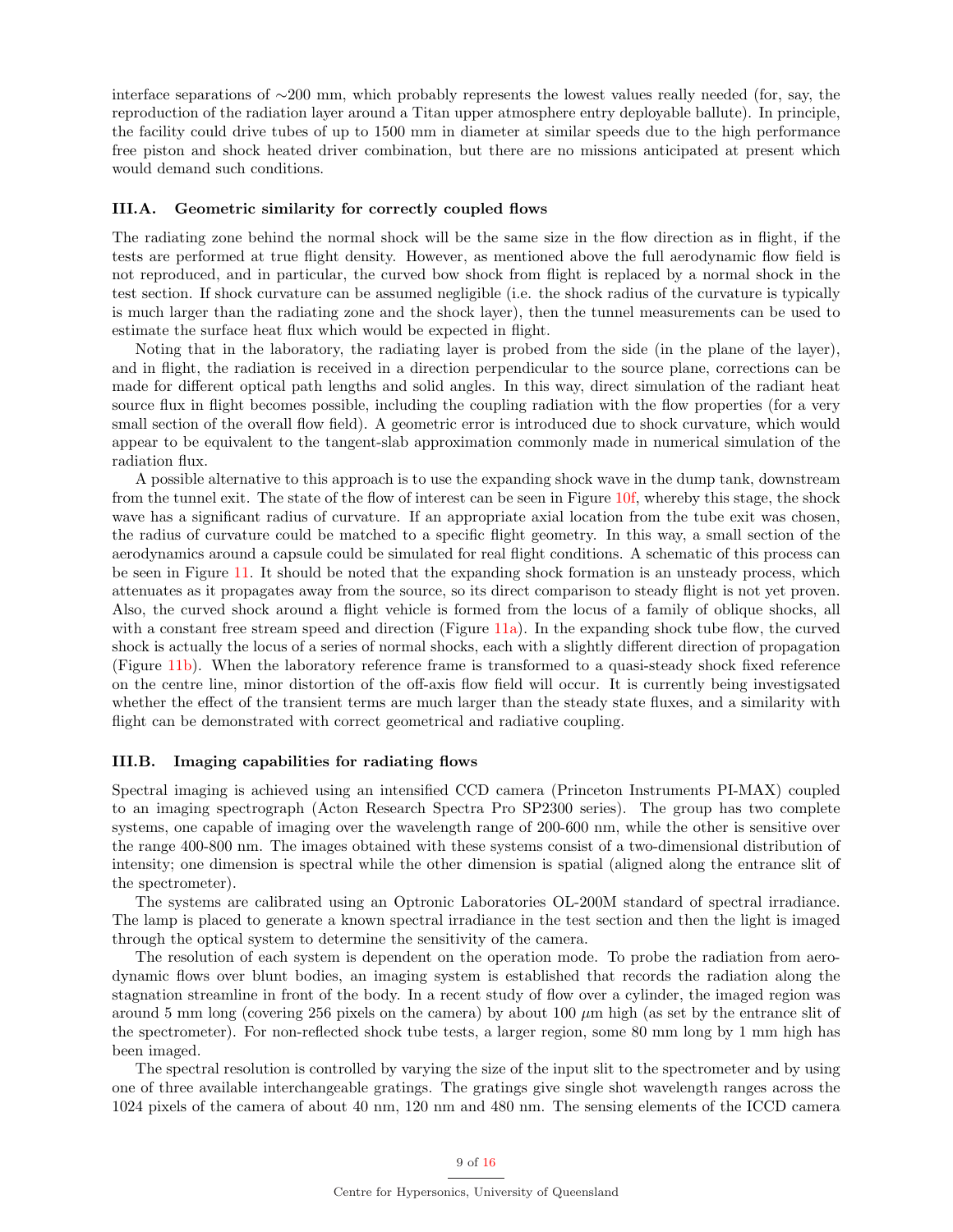

Figure 11: Schematic of the use of shock curvature in NRT to reproduce geometry and radiation where a significant radius of curvature is present.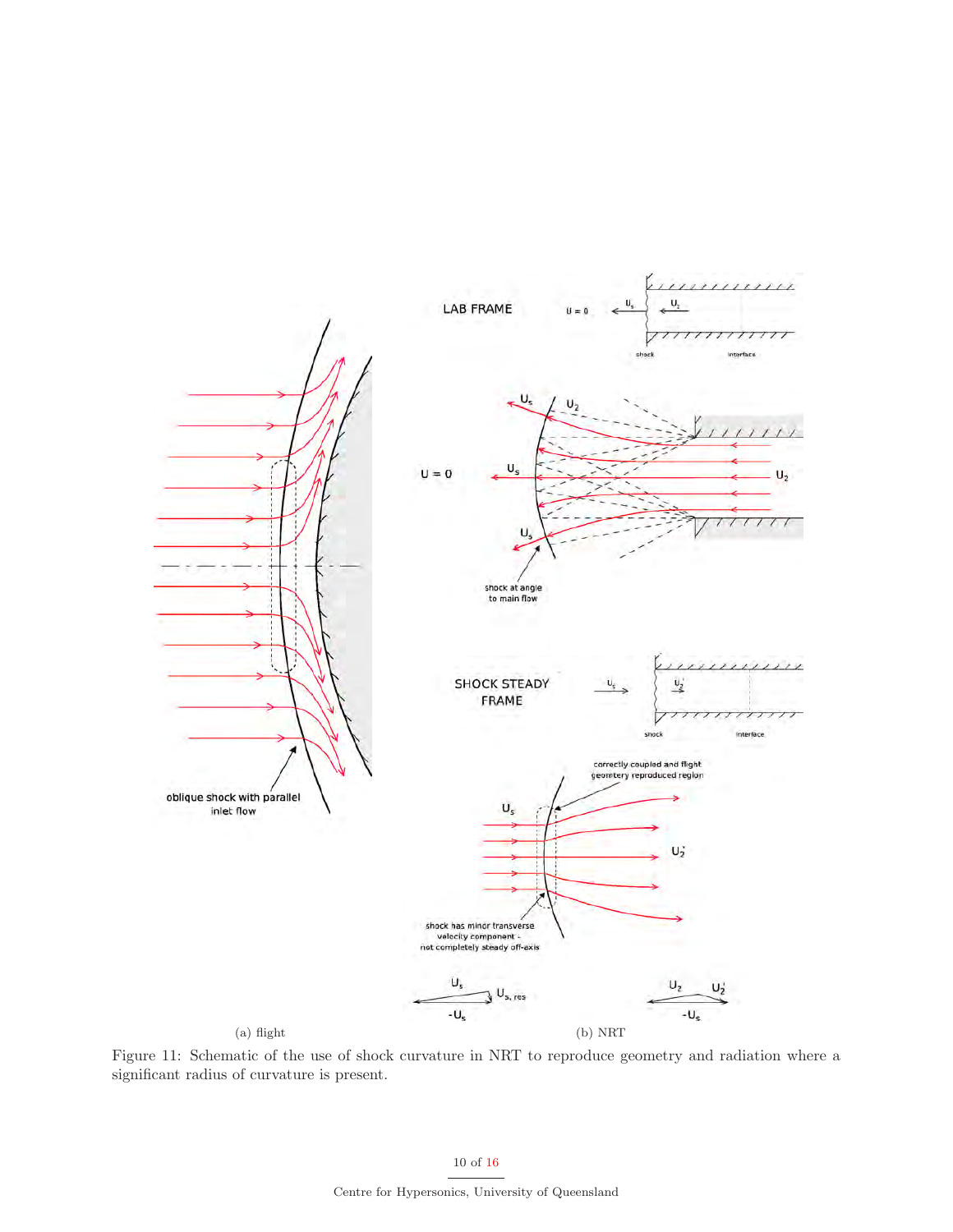

Figure 12: Experimental arrangement for the spectral imaging in X2. Taken from Brandis et al.<sup>10</sup> (2008)

are 16 bit resolution. The sensitivity of the system is dependent on the size of the area imaged, the spectral resolution, and the capturing optics utilised in the imaging. To give an indication of the system capabilities, Figure 13 shows preliminary results of spectra recorded in non-reflected shock tube mode.



Figure 13: Wavelength profiles at different axial locations for Titan shot in NRT. Taken from Brandis et al. $10$  (2008)

Brandis et al.<sup>10</sup> visualised the shock for a Titan condition as it exited the tube, using a 1 MHz Shimatzu Hyper Vision HPV 1 high speed camera. The flat shape of the shock in the field of view, the thickness of the strongly radiating region behind the shock and the termination of radiation on driver gas arrival are all consistent with the pitot pressure measurements, the spectroscopic record, and the CFD (Figure 10).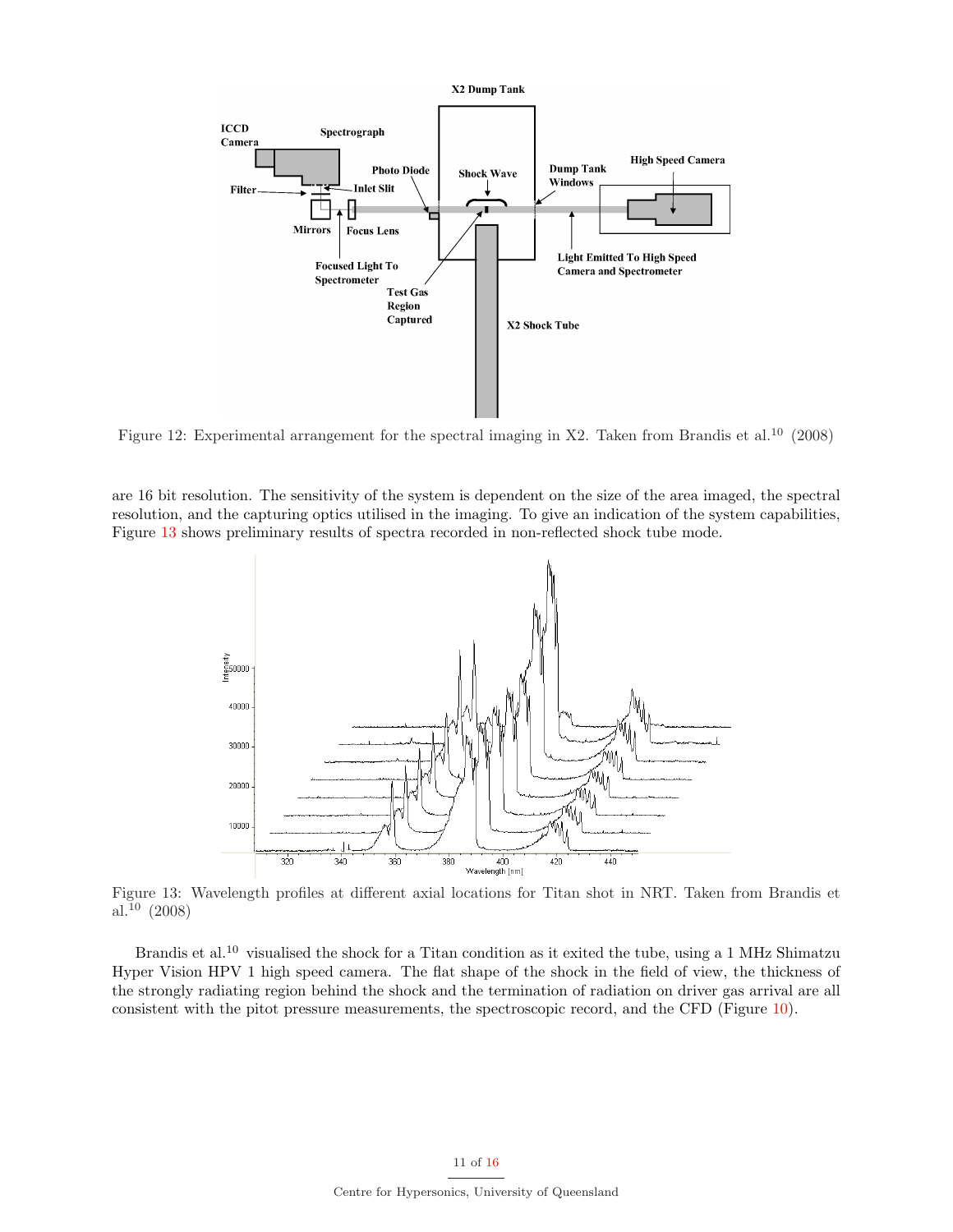# IV. Expansion tube mode

#### IV.A. Direct imaging of coupled flow field

An example of simulating a coupled flow field is shown in Figure 14. The model is a 25 mm diameter cylinder 102 mm long, orientated normal to the flow. A steady shock layer flow is established, and spectrometry is used to quantify the radiation field along the stagnation streamline. The test gas is  $4\%$  CO<sub>2</sub> in N<sub>2</sub>, at a total enthalpy of 24.7 MJ/kg. Comparison of CFD with the tunnel operation showed good agreement with the measured levels of pitot and static pressures (Figure 15). CFD analysis with and without radiation coupling showed that the flow was coupled, through changes to the shock standoff, which was an easy parameter to measure experimentally. Sample spectra are shown in Figure 16, and show significant departures in profile from a simple prediction.

This experiment demonstrates the use of full aerodynamic flow simulation of a coupled radiating flow field, for the purposes of validating coupled codes, and for testing the detailed radiation models developed with non-reflected shock tube experiments in a full flow situation. As mentioned above, the expansion tube flow will not relate exactly to any real (larger scale) flight condition, but the codes, when validated, may then be used to analyse the full flight length scales.



Figure 14: Schematic of cylinder simulated in expansion tunnel with coupled flow. Taken from Potter et al.<sup>11</sup> (2008)

#### IV.B. Instrumentation for bulk radiation measurements

The spectral measurements discussed above are very useful for understanding the physical processes involved in radiating flows, and for validating numerical codes for coupled flow. However, it is also very useful for engineering purposes to have the capability for direct measurement of total radiation, and the separation of the radiant component. With this in mind, bulk radiation gauges have been developed at UQ, which measure the radiation from behind a glass window set into the windward model surface. Simultaneously, total heat transfer is measured by an external thermocouple gauge so that the ratio of radiant to convective heat transfer can be measured directly. These are used in expansion tube mode, with  $\rho$ -L scaling. As a demonstration, they were used by Capra<sup>13</sup> (2007), on a Titan aerocapture model with Pathfinder sphere-cone geometry, using  $5\%$  CH<sub>4</sub> in N<sub>2</sub>.

The construction is shown in Figure 17, and they consisted of thin film gauges behind a glass window. Sample data is shown below (Figure 18 and 19), and compared to various numerical predictions, with appropriate scaling. It is interesting to note that the experimental measurements are all well below the numerical predictions, even with coupling, giving another indication that more work is still needed in the modelling field.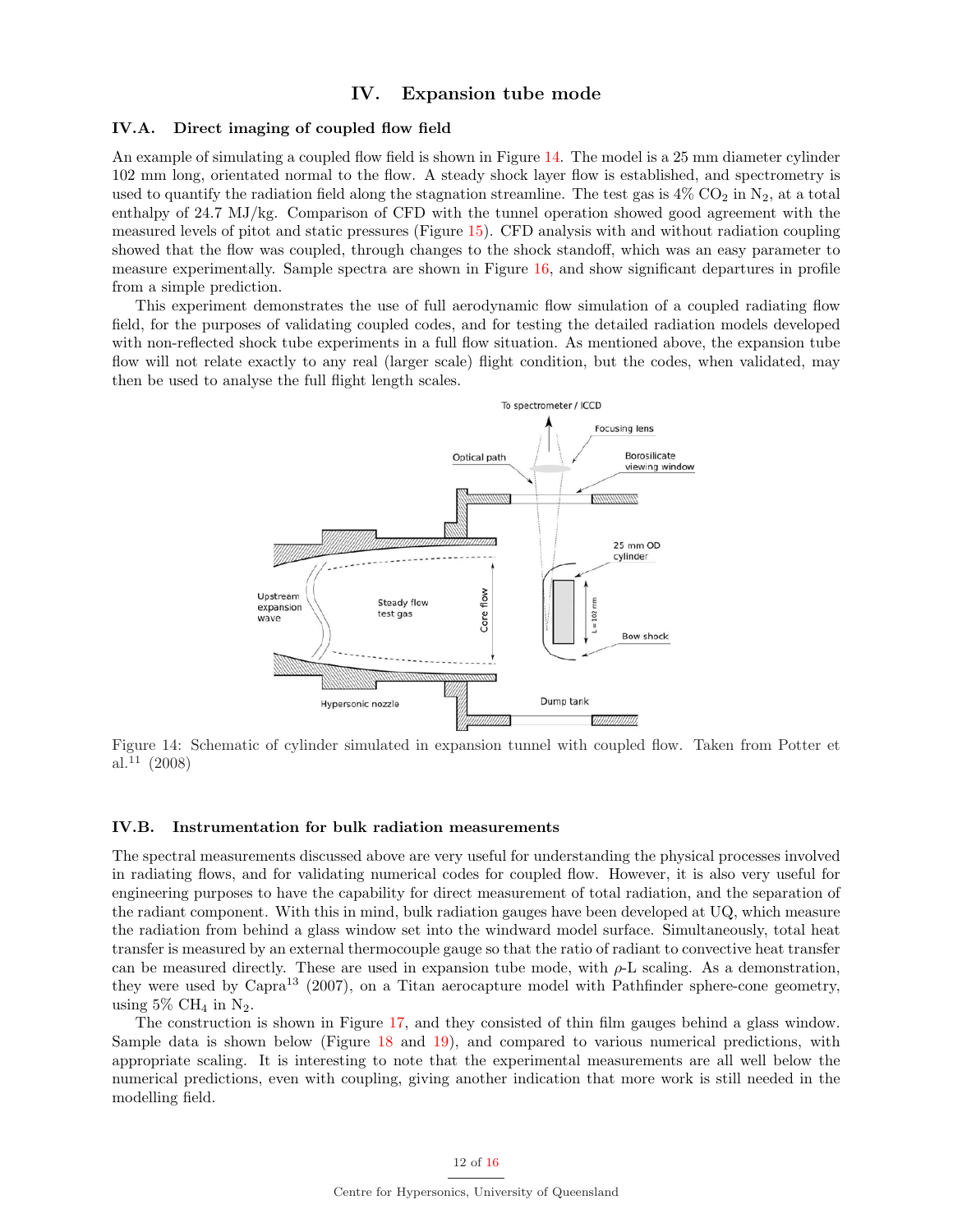

Figure 15: Comparison of expansion tunnel flow measurements with CFD of facility. Taken from Potter et al.<sup>11</sup> (2008)



Figure 16: Peak emission of spectra 0.329 mm behind the shock for a radiatively coupled cylinder simulation. Taken from Potter et al.<sup>11</sup> (2008)



Figure 17: Bulk radiation measurement gauge. Taken from Capra et al. $9$  (2004)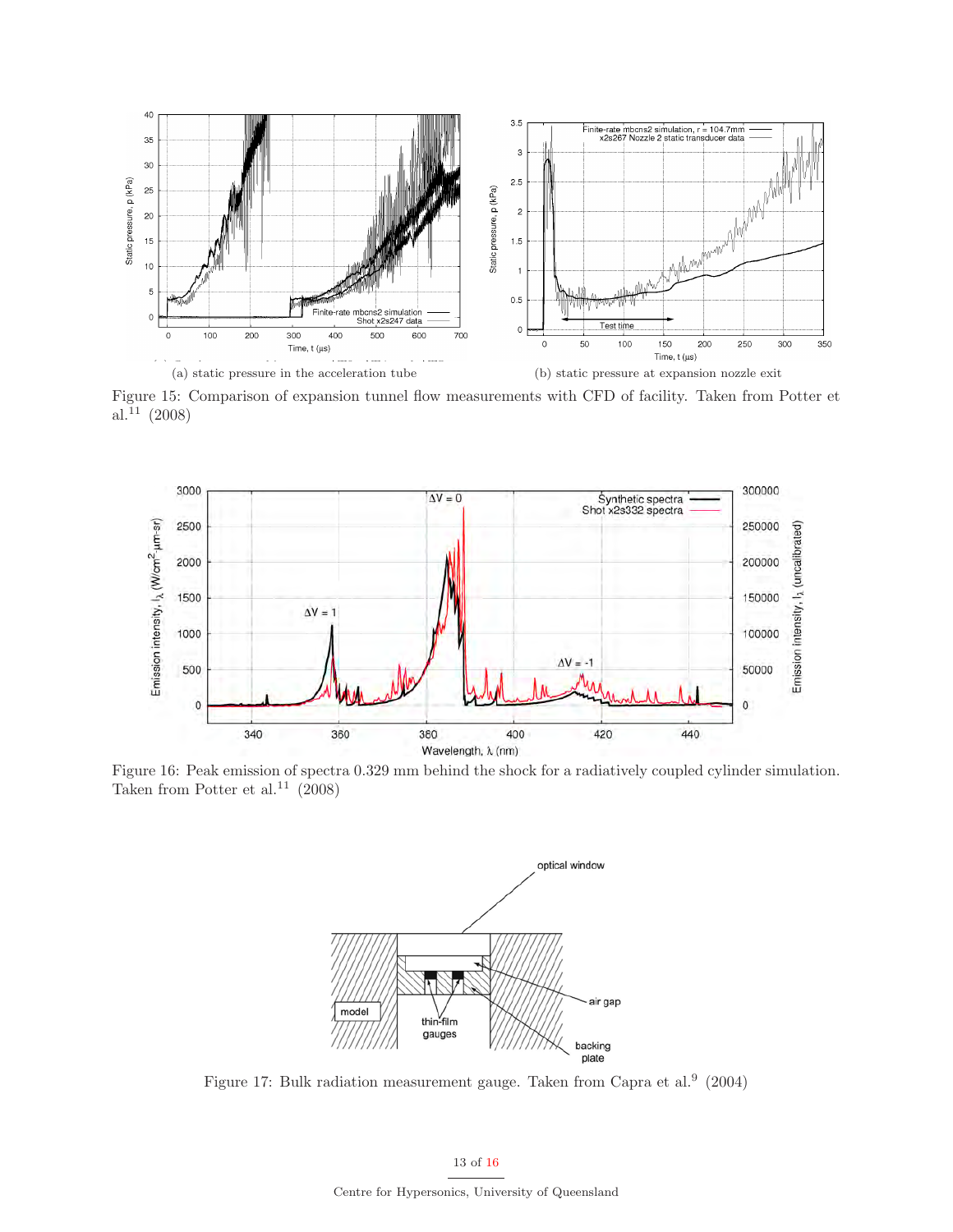

Figure 18: Comparison of total and radiant heat flux. Taken from Capra<sup>13</sup> (2007)



Figure 19: Comparison of expansion tube measurements with various numerical predictions. Taken from  $Capra^{13}$  (2007)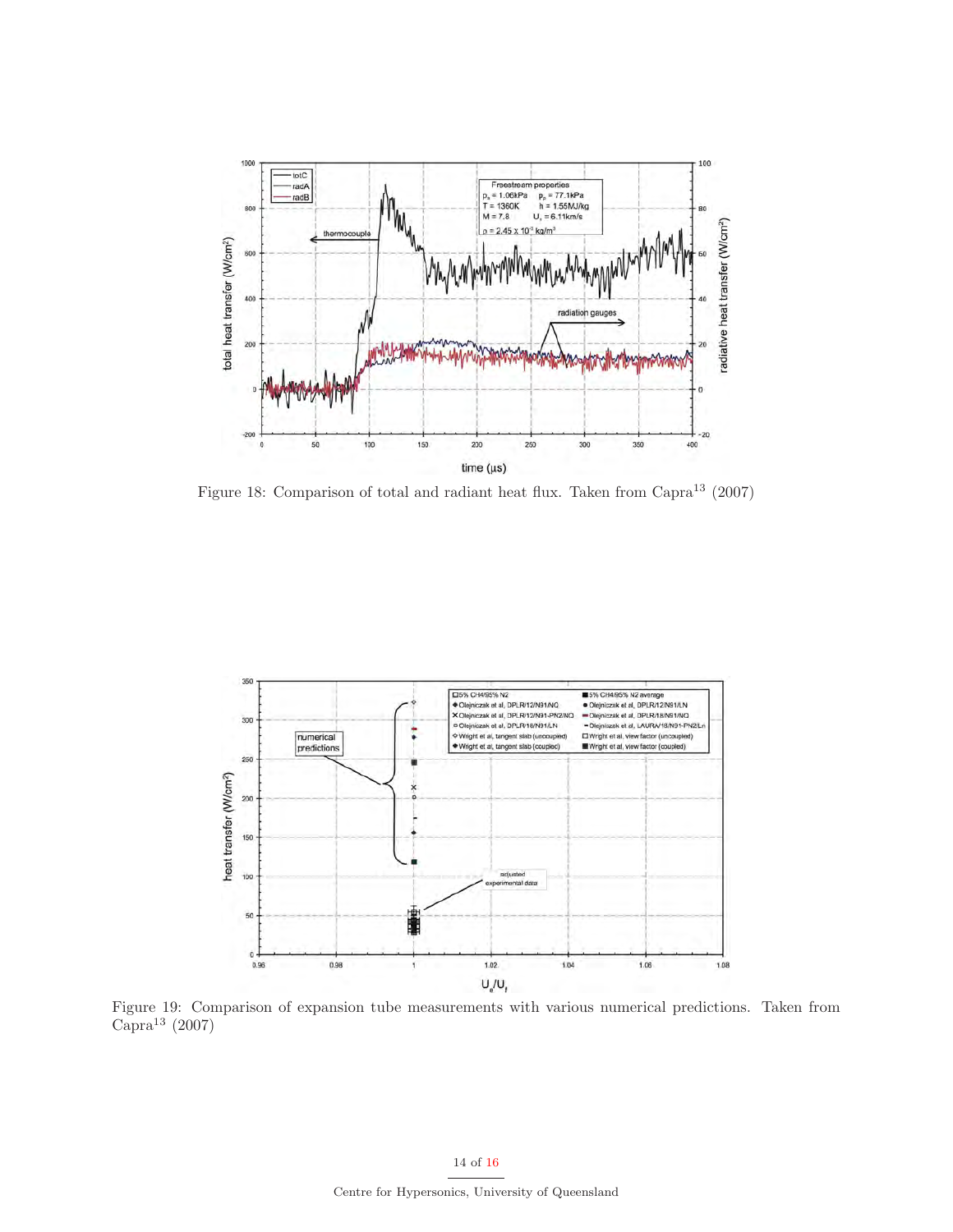By looking through a glass window, the vacuum ultra-voilet radiation is precluded, which is not so important for the Titan atmosphere, but cuts out an important part of the spectrum for air and  $CO<sub>2</sub>$ atmospheres. A further version of the bulk radiation gauge is currently under development, whereby the sensor looks at the flow from behind a layer of helium, rather than glass. The helium is introduced into a cavity in front of the sensor by injection at a pressure slightly higher than pitot, fractionally before the flow arrives. The layer of helium then protects the sensor from the convective heating on the external surface, but allows the radiation to pass through. With suitable calibration and analysis, quantitative measurements of the surface radiant heat flux can be obtained. The schematic is shown in Figure 20. A prototype has been tested in X2, but is not yet proven to be effective. If the concept can be made to work reliably, it will be a useful piece of instrumentation for investigating flows with strong vuv radiation.



Figure 20: Helium screened radiation gauge. Taken from  $\text{Capra}^{13}$  (2007)

# V. Conclusion

By use of a combination of non-reflected shock tube and expansion tube facilities, a range of radiative phenomenon relating to hypervelocity flight can be investigated. This will enable the validations of fundamental modelling of the radiative processes, and the coupling of those high speed processes with the aero-thermodynamics of flight.

#### VI. Acknowledgements

This work was supported by the Australian Research Council (ARC).

#### References

<sup>1</sup>R. Morgan, T. McIntyre, R. Gollan, P. Jacobs, A. Brandis, M. McGilvray, D. van Diem, P. Gnoffo, M. Pulsonetti, and M. Wright. Radiation measurements in non reflected shock tunnels. 36th AIAA Fluid Dynamics Conference and Exhibit, San Fransisco, AIAA 2006-2958, June 2006.

<sup>2</sup>D.L. Cauchon. Radiative heating results from the fire ii flight experiment at a reentry velocity of 11.4 kilometers per second. NASA TM X-1402, July 1967.

<sup>3</sup>M.J. Wright, D. Bose, and J. Olejniczak. Impact of flowfieldradiation coupling on aeroheating for titan aerocapture. AIAA Journal of Thermophysics and Heat Transfer, 19(1), 2005.

 $4C$ . Park and M. Tauber. Heatshielding problems, a review. 30th AIAA Fluid Dynamics Conference, Norfolk, Va, AIAA Paper 99-3415, 1999.

<sup>5</sup>P.A. Gnoffo. Planetary-entry gas dynamics. Annual Review of Fluid Mechanics, 31:459–494, 1999.

<sup>6</sup>D. Bose, M.J. Wright, W.D. Bogdanoff, G.A. Raiche, and G.A. Allen. Modeling and experimental validation of cn radiation behind a strong shock wave. 43rd AIAA Aerospace Science Meeting and Exhibit, AIAA Paper 2005-0768, 2005.

 ${}^{7}R$ .J. Gollan. The Computational Modelling of High-Temperature Gas Effects with Application to Hypersonic Flows. PhD thesis, University of Queensland, St. Lucia, Australia (to be submitted/examined), 2008.